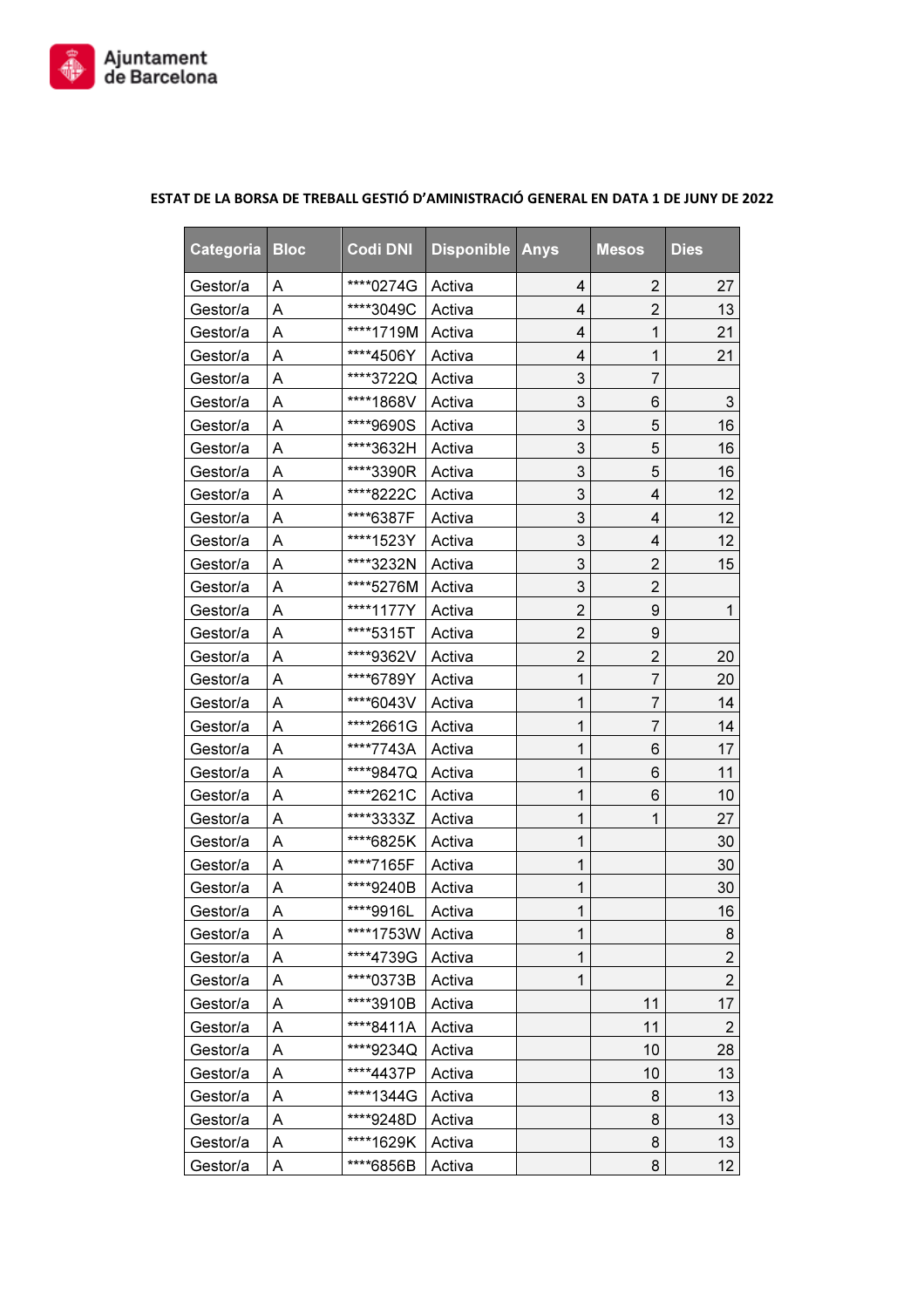

| Gestor/a | Α      | ****3449S | Activa | 8 | 6                |
|----------|--------|-----------|--------|---|------------------|
| Gestor/a | Α      | ****3513B | Activa | 8 | 6                |
| Gestor/a | Α      | ****0205K | Activa | 8 | 6                |
| Gestor/a | Α      | ****1928Q | Activa | 7 | 29               |
| Gestor/a | Α      | ****0761P | Activa | 7 | 29               |
| Gestor/a | Α      | ****2917X | Activa | 7 | 20               |
| Gestor/a | Α      | ****9923K | Activa | 7 | 20               |
| Gestor/a | Α      | ****9281W | Activa | 7 | 20               |
| Gestor/a | Α      | ****0058C | Activa | 7 | 20               |
| Gestor/a | Α      | ****7908E | Activa | 7 | 20               |
| Gestor/a | Α      | ****0505F | Activa | 7 | 8                |
| Gestor/a | Α      | ****3184V | Activa | 7 | 8                |
| Gestor/a | A      | ****0599V | Activa | 7 | 8                |
| Gestor/a | Α      | ****1694N | Activa | 7 | 8                |
| Gestor/a | A      | ****7819J | Activa | 7 | 8                |
| Gestor/a | Α      | ****1628C | Activa | 7 | 8                |
| Gestor/a | Α      | ****7694R | Activa | 7 |                  |
| Gestor/a | Α      | ****8891J | Activa | 6 | 25               |
| Gestor/a | Α      | ****1734K | Activa | 6 | 25               |
| Gestor/a |        | ****2593S | Activa | 6 | 25               |
| Gestor/a | Α<br>Α | ****0883W | Activa | 6 | 18               |
| Gestor/a |        | ****2483N | Activa | 6 | 18               |
| Gestor/a | Α      | ****0682K |        | 6 | 18               |
|          | Α      | ****8156Z | Activa | 6 | 18               |
| Gestor/a | Α      |           | Activa |   |                  |
| Gestor/a | Α      | ****8553Y | Activa | 6 | 11               |
| Gestor/a | Α      | ****4820S | Activa | 6 | 11               |
| Gestor/a | Α      | ****6753F | Activa | 6 | 11               |
| Gestor/a | Α      | ****2212H | Activa | 6 | 9                |
| Gestor/a | A      | ****7751S | Activa | 6 | 4                |
| Gestor/a | Α      | ****7161E | Activa | 6 | $\overline{2}$   |
| Gestor/a | A      | ****2087X | Activa | 5 | 18               |
| Gestor/a | Α      | ****2459T | Activa | 5 | 18               |
| Gestor/a | Α      | ****3898E | Activa | 4 | 29               |
| Gestor/a | Α      | ****8146X | Activa | 4 | 23               |
| Gestor/a | Α      | ****3635N | Activa | 4 | 23               |
| Gestor/a | Α      | ****1857V | Activa | 4 | 23               |
| Gestor/a | Α      | ****3632B | Activa | 4 | 23               |
| Gestor/a | Α      | ****5754H | Activa | 4 | 23               |
| Gestor/a | Α      | ****9023Z | Activa | 4 | 19               |
| Gestor/a | Α      | ****7641C | Activa | 4 | 9                |
| Gestor/a | Α      | ****3011D | Activa | 4 | 9                |
| Gestor/a | Α      | ****5087T | Activa | 4 | $\boldsymbol{9}$ |
| Gestor/a | Α      | ****6245S | Activa | 4 | $\overline{c}$   |
| Gestor/a | Α      | ****0727V | Activa | 4 | $\overline{2}$   |
| Gestor/a | Α      | ****7605H | Activa | 4 | $\overline{2}$   |
| Gestor/a | Α      | ****6081C | Activa | 4 | $\mathbf{1}$     |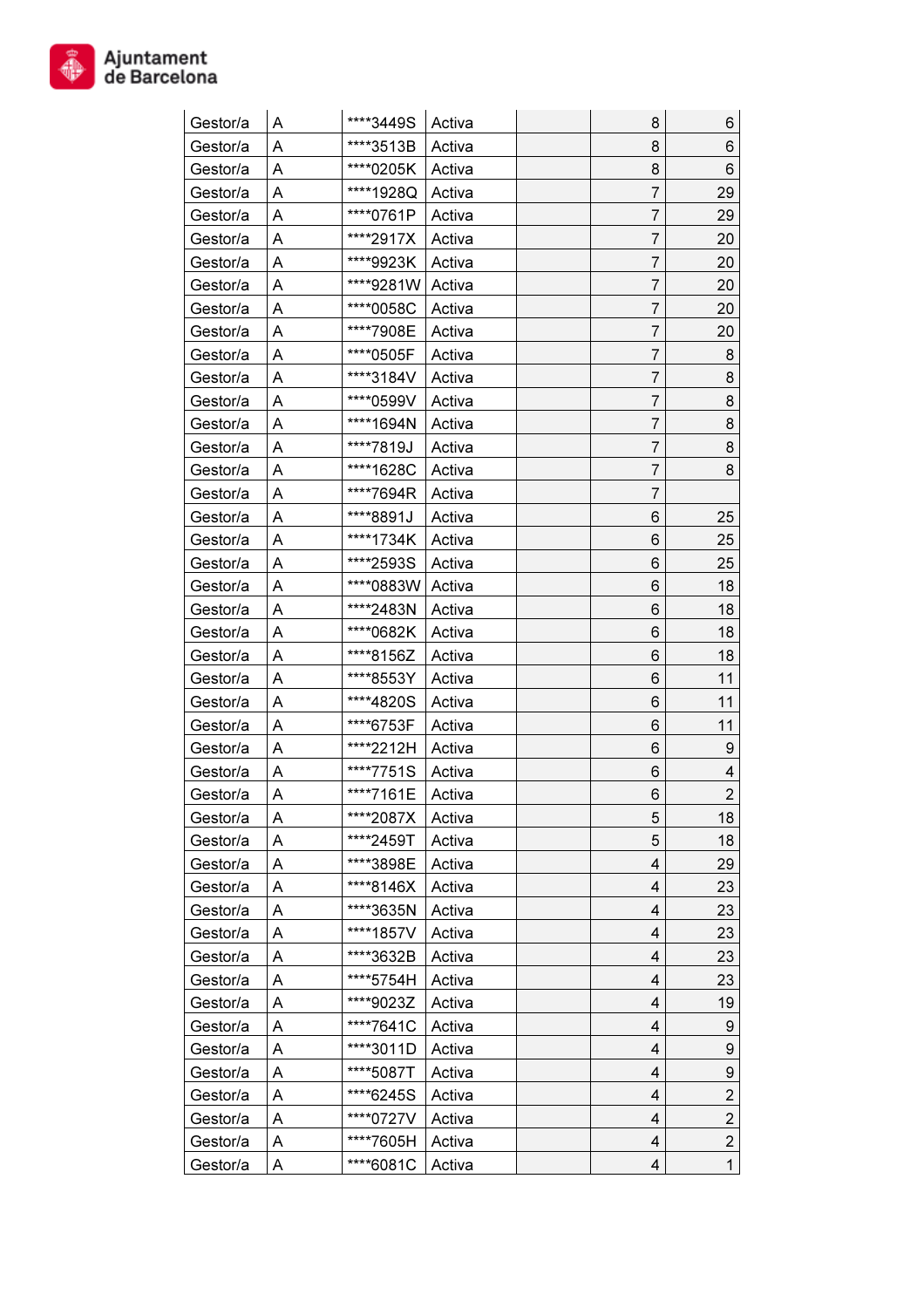

| Gestor/a | Α              | ****1943D | Activa     |                           | 4                         | 1                |
|----------|----------------|-----------|------------|---------------------------|---------------------------|------------------|
| Gestor/a | Α              | ****6149W | Activa     |                           | 4                         | $\mathbf{1}$     |
| Gestor/a | Α              | ****6404X | Activa     |                           | 3                         | 26               |
| Gestor/a | Α              | ****3591D | Activa     |                           | 3                         | 26               |
| Gestor/a | Α              | ****7964M | Activa     |                           | 3                         | 26               |
| Gestor/a | Α              | ****8816T | Activa     |                           | 3                         | 19               |
| Gestor/a | Α              | ****2169Q | Activa     |                           | 3                         | 12               |
| Gestor/a | Α              | ****3822T | Activa     |                           | 3                         | 4                |
| Gestor/a | Α              | ****7003E | Activa     |                           | $\ensuremath{\mathsf{3}}$ | 4                |
| Gestor/a | Α              | ****6165R | Activa     |                           | 3                         | 4                |
| Gestor/a | Α              | ****6579L | Activa     |                           | $\overline{2}$            | 26               |
| Gestor/a | Α              | ****1068T | Activa     |                           | $\overline{2}$            | 18               |
| Gestor/a | Α              | ****0256J | Activa     |                           | $\overline{2}$            | 12               |
| Gestor/a | Α              | ****7370Q | Activa     |                           | $\overline{2}$            | $\boldsymbol{9}$ |
| Gestor/a | Α              | ****9605X | Activa     |                           | 1                         | 27               |
| Gestor/a | Α              | ****1280P | Activa     |                           | $\mathbf{1}$              | 8                |
| Gestor/a | Α              | ****7473R | Activa     |                           | 1                         |                  |
| Gestor/a | Α              | ****6782J | Activa     |                           | 1                         |                  |
| Gestor/a | Α              | ****3787L | Activa     |                           |                           | 24               |
| Gestor/a | Α              | ****1302R | Activa     |                           |                           | 10               |
| Gestor/a | Α              | ****5571R | Activa     |                           |                           | 1                |
| Gestor/a | Α              | ****0462K | Activa     |                           |                           | 1                |
| Gestor/a | Α              | ****2715K | Activa     |                           |                           |                  |
| Gestor/a | Α              | ****0184F | Disponible | $\overline{2}$            | $\mathbf{1}$              | 7                |
| Gestor/a | Α              | ****7796B | Disponible |                           | 11                        | 24               |
| Gestor/a | Α              | ****3496Q | Disponible |                           | 11                        | 8                |
| Gestor/a | Α              | ****1804J | Disponible |                           | 9                         | 23               |
| Gestor/a | Α              | ****3005S | Disponible |                           | 6                         | 18               |
| Gestor/a | Α              | ****4288Z | Disponible |                           | 6                         | 10               |
| Gestor/a | Α              | ****0461G | Disponible |                           | 6                         | $\mathbf{1}$     |
| Gestor/a | Α              | ****9666Z | Disponible |                           | 6                         | 1                |
| Gestor/a | Α              | ****5314S | Disponible |                           | 6                         |                  |
| Gestor/a | Α              | ****6201A | Disponible |                           | 6                         |                  |
| Gestor/a | Α              | ****5887J | Disponible |                           | 5                         | 28               |
| Gestor/a | Α              | ****6719X | Disponible |                           | 4                         |                  |
| Gestor/a | A <sub>1</sub> | ****4201P | Disponible | 5                         | 4                         | 28               |
| Gestor/a | A1             | ****8677Z | Disponible | 4                         | 4                         | 29               |
| Gestor/a | A1             | ****4338Q | Disponible | 4                         | 3                         | 1                |
| Gestor/a | A1             | ****2774D | Disponible | 4                         | $\overline{2}$            | 26               |
| Gestor/a | A1             | ****8396Z | Disponible | 4                         | $\mathbf{1}$              | 8                |
| Gestor/a | A1             | ****1672B | Disponible | 3                         | 10                        |                  |
| Gestor/a | A1             | ****9688V | Disponible | 3                         | 8                         | 12               |
| Gestor/a | A <sub>1</sub> | *7975S    | Disponible | 3                         | 7                         | 30               |
| Gestor/a | A1             | ****0945V | Disponible | $\ensuremath{\mathsf{3}}$ | 7                         | 8                |
| Gestor/a | A1             | ****4295R | Disponible | 3                         | 7                         | 6                |
| Gestor/a | A1             | ****1142M | Disponible | 3                         | 7                         | $\mathbf{1}$     |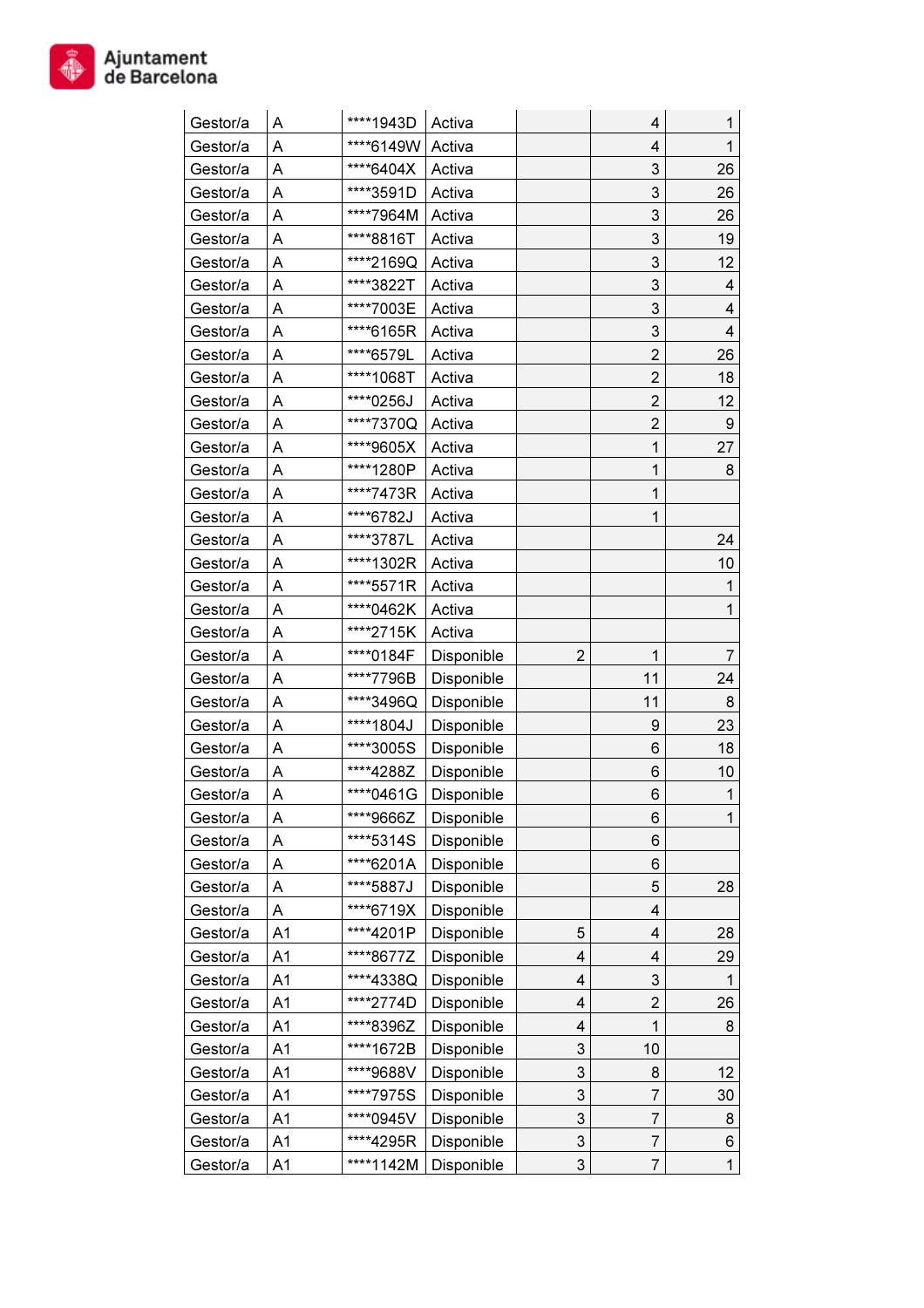

| Gestor/a | A1             | ****8428K | Disponible | 3 | 5              | 12 |
|----------|----------------|-----------|------------|---|----------------|----|
| Gestor/a | A <sub>1</sub> | ****1118Y | Disponible | 3 | $\overline{2}$ | 4  |
| Gestor/a | A <sub>1</sub> | ****1284W | Disponible | 3 | 1              | 8  |
| Gestor/a | A <sub>1</sub> | ****6175D | Disponible | 3 |                | 28 |
| Gestor/a | A <sub>1</sub> | ****6817F | Disponible | 3 |                | 3  |
| Gestor/a | B              | ****6421A | Disponible |   |                |    |
| Gestor/a | B              | ****9241K | Disponible |   |                |    |
| Gestor/a | B              | ****3315D | Disponible |   |                |    |
| Gestor/a | B              | ****5037A | Disponible |   |                |    |
| Gestor/a | B              | ****7024S | Disponible |   |                |    |
| Gestor/a | B              | ****8384R | Disponible |   |                |    |
| Gestor/a | B              | ****0838V | Disponible |   |                |    |
| Gestor/a | B              | ****8610J | Disponible |   |                |    |
| Gestor/a | B              | ****7618N | Disponible |   |                |    |
| Gestor/a | B              | ****8039V | Disponible |   |                |    |
| Gestor/a | B              | ****0946W | Disponible |   |                |    |
| Gestor/a | B              | ****3536K | Disponible |   |                |    |
| Gestor/a | B              | ****8252H | Disponible |   |                |    |
| Gestor/a | B              | ****1207K | Disponible |   |                |    |
| Gestor/a | B              | ****8255J | Disponible |   |                |    |
| Gestor/a | B              | ****1263M | Disponible |   |                |    |
| Gestor/a | B              | ****6405J | Disponible |   |                |    |
| Gestor/a | B              | ****7743M | Disponible |   |                |    |
| Gestor/a | B              | ****2063F | Disponible |   |                |    |
| Gestor/a | B              | ****4196J | Disponible |   |                |    |
| Gestor/a | B              | ****3393K | Disponible |   |                |    |
| Gestor/a | B              | ****6507N | Disponible |   |                |    |
| Gestor/a | B              | ****6931W | Disponible |   |                |    |
| Gestor/a | B              | ****7219Z | Disponible |   |                |    |
| Gestor/a | B              | ****6553M | Disponible |   |                |    |
| Gestor/a | B              | ****9409H | Disponible |   |                |    |
| Gestor/a | B              | ****4170N | Disponible |   |                |    |
| Gestor/a | B              | ****5726G | Disponible |   |                |    |
| Gestor/a | B              | ****6363J | Disponible |   |                |    |
| Gestor/a | B              | ****4722A | Disponible |   |                |    |
| Gestor/a | B              | ****5888T | Disponible |   |                |    |
| Gestor/a | B              | ****4594W | Disponible |   |                |    |
| Gestor/a | B              | ****9494F | Disponible |   |                |    |
| Gestor/a | B              | ****7739F | Disponible |   |                |    |
| Gestor/a | B              | ****6118W | Disponible |   |                |    |
| Gestor/a | B              | ****8697A | Disponible |   |                |    |
| Gestor/a | B              | ****3415G | Disponible |   |                |    |
| Gestor/a | B              | ****3346S | Disponible |   |                |    |
| Gestor/a | B              | ****3569J | Disponible |   |                |    |
| Gestor/a | B              | ****9135S | Disponible |   |                |    |
| Gestor/a | B              | ****0106N | Disponible |   |                |    |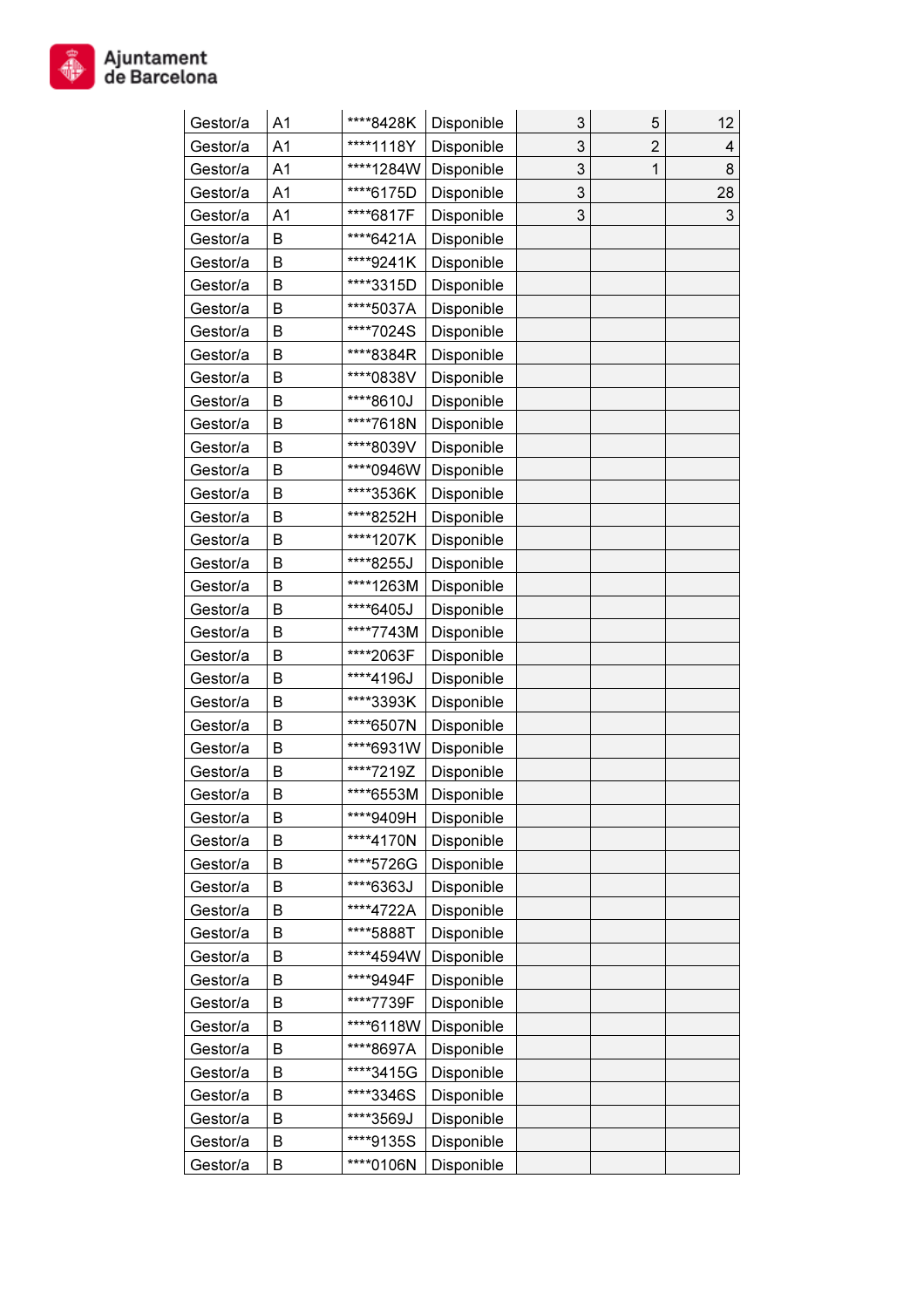

| Gestor/a             | B | ****8526Z | Disponible               |  |  |
|----------------------|---|-----------|--------------------------|--|--|
| Gestor/a             | B | ****3316X | Disponible               |  |  |
| Gestor/a             | B | ****0400A | Disponible               |  |  |
| Gestor/a             | C | ****1313C | Disponible               |  |  |
| Gestor/a             | C | ****5248W | Disponible               |  |  |
| Gestor/a             | C | ****3068S | Disponible               |  |  |
| Gestor/a             | C | ****7215J | Disponible               |  |  |
| Gestor/a             | C | ****7397Q | Disponible               |  |  |
| Gestor/a             | C | ****5844T | Disponible               |  |  |
| Gestor/a             | C | ****6165S | Disponible               |  |  |
| Gestor/a             | С | ****1829R | Disponible               |  |  |
| Gestor/a             | С | ****2031S | Disponible               |  |  |
| Gestor/a             | C | ****6947G | Disponible               |  |  |
| Gestor/a             | C | ****6911M | Disponible               |  |  |
| Gestor/a             | С | ****0158Y | Disponible               |  |  |
| Gestor/a             | C | ****2920Q | Disponible               |  |  |
| Gestor/a             | С | ****9828V | Disponible               |  |  |
| Gestor/a             | С | ****4837W | Disponible               |  |  |
| Gestor/a             | С | ****8849X | Disponible               |  |  |
| Gestor/a             | С | ****5899Z | Disponible               |  |  |
| Gestor/a             | C | ****4217G | Disponible               |  |  |
| Gestor/a             | C | ****7940T | Disponible               |  |  |
| Gestor/a             | C | ****9292Q | Disponible               |  |  |
| Gestor/a             | C | ****4457W | Disponible               |  |  |
| Gestor/a             | C | ****2632J | Disponible               |  |  |
| Gestor/a             | C | ****5606J | Disponible               |  |  |
| Gestor/a             | C | ****8797H |                          |  |  |
| Gestor/a             | С | ****9683M | Disponible               |  |  |
| Gestor/a             | С | ****0410H | Disponible<br>Disponible |  |  |
|                      | C | ****7084P |                          |  |  |
| Gestor/a<br>Gestor/a |   | ****3982M | Disponible               |  |  |
|                      | С |           | Disponible               |  |  |
| Gestor/a             | C | ****8753K | Disponible               |  |  |
| Gestor/a             | C | ****3936W | Disponible               |  |  |
| Gestor/a             | C | ****9589X | Disponible               |  |  |
| Gestor/a             | C | ****2136H | Disponible               |  |  |
| Gestor/a             | C | ****0071N | Disponible               |  |  |
| Gestor/a             | C | ****4334Q | Disponible               |  |  |
| Gestor/a             | C | ****8944J | Disponible               |  |  |
| Gestor/a             | C | ****8963E | Disponible               |  |  |
| Gestor/a             | C | ****6853T | Disponible               |  |  |
| Gestor/a             | C | ****2034X | Disponible               |  |  |
| Gestor/a             | C | ****3949C | Disponible               |  |  |
| Gestor/a             | C | ****2467W | Disponible               |  |  |
| Gestor/a             | C | ****0051Z | Disponible               |  |  |
| Gestor/a             | C | ****1305H | Disponible               |  |  |
| Gestor/a             | C | ****4312E | Disponible               |  |  |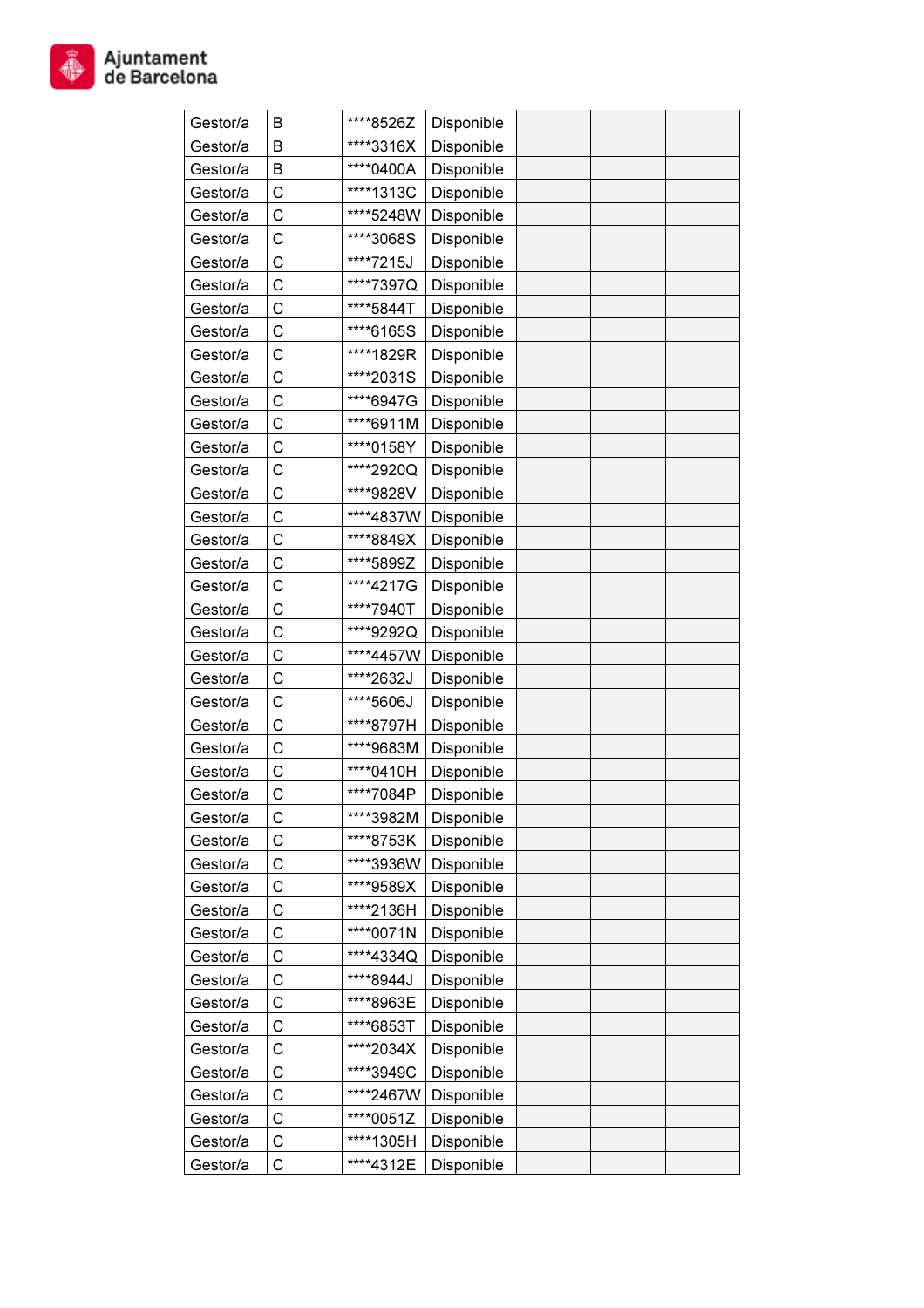

| Gestor/a | С            | ****6370V | Disponible |  |  |
|----------|--------------|-----------|------------|--|--|
| Gestor/a | C            | ****7306E | Disponible |  |  |
| Gestor/a | C            | ****1779E | Disponible |  |  |
| Gestor/a | C            | ****2289J | Disponible |  |  |
| Gestor/a | C            | ****9412B | Disponible |  |  |
| Gestor/a | C            | ****3530C | Disponible |  |  |
| Gestor/a | C            | ****4375S | Disponible |  |  |
| Gestor/a | C            | ****1945J | Disponible |  |  |
| Gestor/a | C            | ****4281R | Disponible |  |  |
| Gestor/a | C            | ****0178X | Disponible |  |  |
| Gestor/a | C            | ****1635Z | Disponible |  |  |
| Gestor/a | C            | ****2606X | Disponible |  |  |
| Gestor/a | C            | ****0328M | Disponible |  |  |
| Gestor/a | C            | ****1609Y | Disponible |  |  |
| Gestor/a | C            | ****7656R | Disponible |  |  |
| Gestor/a | C            | ****6628B | Disponible |  |  |
| Gestor/a | C            | ****3768K | Disponible |  |  |
| Gestor/a | C            | ****9770A | Disponible |  |  |
| Gestor/a | C            | ****6951D | Disponible |  |  |
| Gestor/a | C            | ****8381Q | Disponible |  |  |
| Gestor/a | C            | ****2441D | Disponible |  |  |
| Gestor/a | C            | ****5008G | Disponible |  |  |
| Gestor/a | C            | ****9445X | Disponible |  |  |
| Gestor/a | С            | ****9311N | Disponible |  |  |
| Gestor/a | С            | ****6041P | Disponible |  |  |
| Gestor/a | C            | ****3290N | Disponible |  |  |
| Gestor/a | C            | ****2241T | Disponible |  |  |
| Gestor/a | C            | ****9824G | Disponible |  |  |
| Gestor/a | С            | ****5110G | Disponible |  |  |
| Gestor/a | $\mathsf{C}$ | ****3346L | Disponible |  |  |
| Gestor/a | С            | ****1553H | Disponible |  |  |
| Gestor/a | С            | ****0971T | Disponible |  |  |
| Gestor/a | C            | ****4603G | Disponible |  |  |
| Gestor/a | C            | ****7256D | Disponible |  |  |
| Gestor/a | C            | ****0354F | Disponible |  |  |
| Gestor/a | C            | ****1668F | Disponible |  |  |
| Gestor/a | C            | ****9822B | Disponible |  |  |
| Gestor/a | C            | ****9135N | Disponible |  |  |
| Gestor/a | C            | ****0059M | Disponible |  |  |
| Gestor/a | C            | ****3961F | Disponible |  |  |
| Gestor/a | C            | ****1395L | Disponible |  |  |
| Gestor/a | C            | ****9089K | Disponible |  |  |
| Gestor/a | C            | ****4022E | Disponible |  |  |
|          | C            | ****7763F |            |  |  |
| Gestor/a |              |           | Disponible |  |  |
| Gestor/a | C            | ****0899M | Disponible |  |  |
| Gestor/a | C            | ****8026S | Disponible |  |  |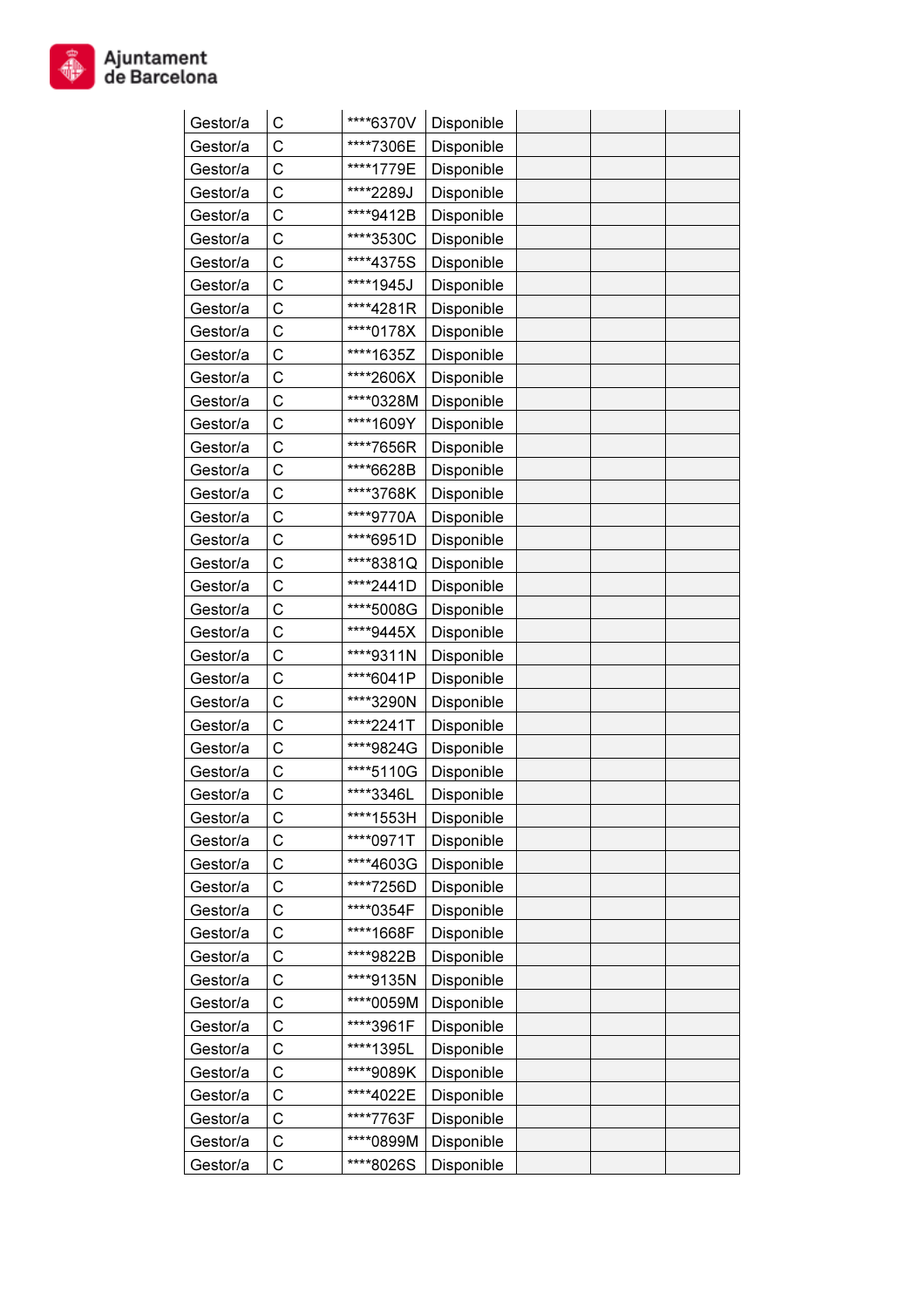

| Gestor/a | С            | ****2815G | Disponible |  |  |
|----------|--------------|-----------|------------|--|--|
| Gestor/a | C            | ****7468F | Disponible |  |  |
| Gestor/a | C            | ****0685P | Disponible |  |  |
| Gestor/a | C            | ****4920M | Disponible |  |  |
| Gestor/a | C            | ****3047B | Disponible |  |  |
| Gestor/a | C            | ****4764V | Disponible |  |  |
| Gestor/a | C            | ****7802L | Disponible |  |  |
| Gestor/a | C            | ****2761N | Disponible |  |  |
| Gestor/a | C            | ****9229F | Disponible |  |  |
| Gestor/a | C            | ****6668S | Disponible |  |  |
| Gestor/a | C            | ****0816V | Disponible |  |  |
| Gestor/a | C            | ****8646T | Disponible |  |  |
| Gestor/a | C            | ****8827A | Disponible |  |  |
| Gestor/a | C            | ****9548A | Disponible |  |  |
| Gestor/a | C            | ****6332A | Disponible |  |  |
| Gestor/a | C            | ****2675X | Disponible |  |  |
| Gestor/a | C            | ****5134B | Disponible |  |  |
| Gestor/a | C            | ****5568X | Disponible |  |  |
| Gestor/a | C            | ****8722Y | Disponible |  |  |
| Gestor/a | C            | ****4083T | Disponible |  |  |
| Gestor/a | C            | ****4715D | Disponible |  |  |
| Gestor/a | C            | ****9513G | Disponible |  |  |
| Gestor/a | C            | ****1319X | Disponible |  |  |
| Gestor/a | С            | ****9898K | Disponible |  |  |
| Gestor/a | С            | ****4261D | Disponible |  |  |
| Gestor/a | C            | ****2257X | Disponible |  |  |
| Gestor/a | C            | ****4767T | Disponible |  |  |
| Gestor/a | C            | ****1892Z | Disponible |  |  |
| Gestor/a | С            | ****0100G | Disponible |  |  |
| Gestor/a | $\mathsf{C}$ | ****2257C | Disponible |  |  |
| Gestor/a | С            | ****6433B | Disponible |  |  |
| Gestor/a | С            | ****4090R | Disponible |  |  |
| Gestor/a | C            | ****2999L | Disponible |  |  |
| Gestor/a | C            | ****4662L | Disponible |  |  |
| Gestor/a | C            | ****2700F | Disponible |  |  |
| Gestor/a | C            | ****9869D | Disponible |  |  |
| Gestor/a | C            | ****2333E | Disponible |  |  |
| Gestor/a | C            | ****8101K | Disponible |  |  |
| Gestor/a | C            | ****7447Q | Disponible |  |  |
| Gestor/a | C            | ****1134V | Disponible |  |  |
| Gestor/a | C            | ****5592L | Disponible |  |  |
| Gestor/a | C            | ****6903G | Disponible |  |  |
| Gestor/a | C            | ****7358S | Disponible |  |  |
| Gestor/a | C            | ****7047Q | Disponible |  |  |
| Gestor/a | C            | ****0511A | Disponible |  |  |
| Gestor/a | C            | ****0035H | Disponible |  |  |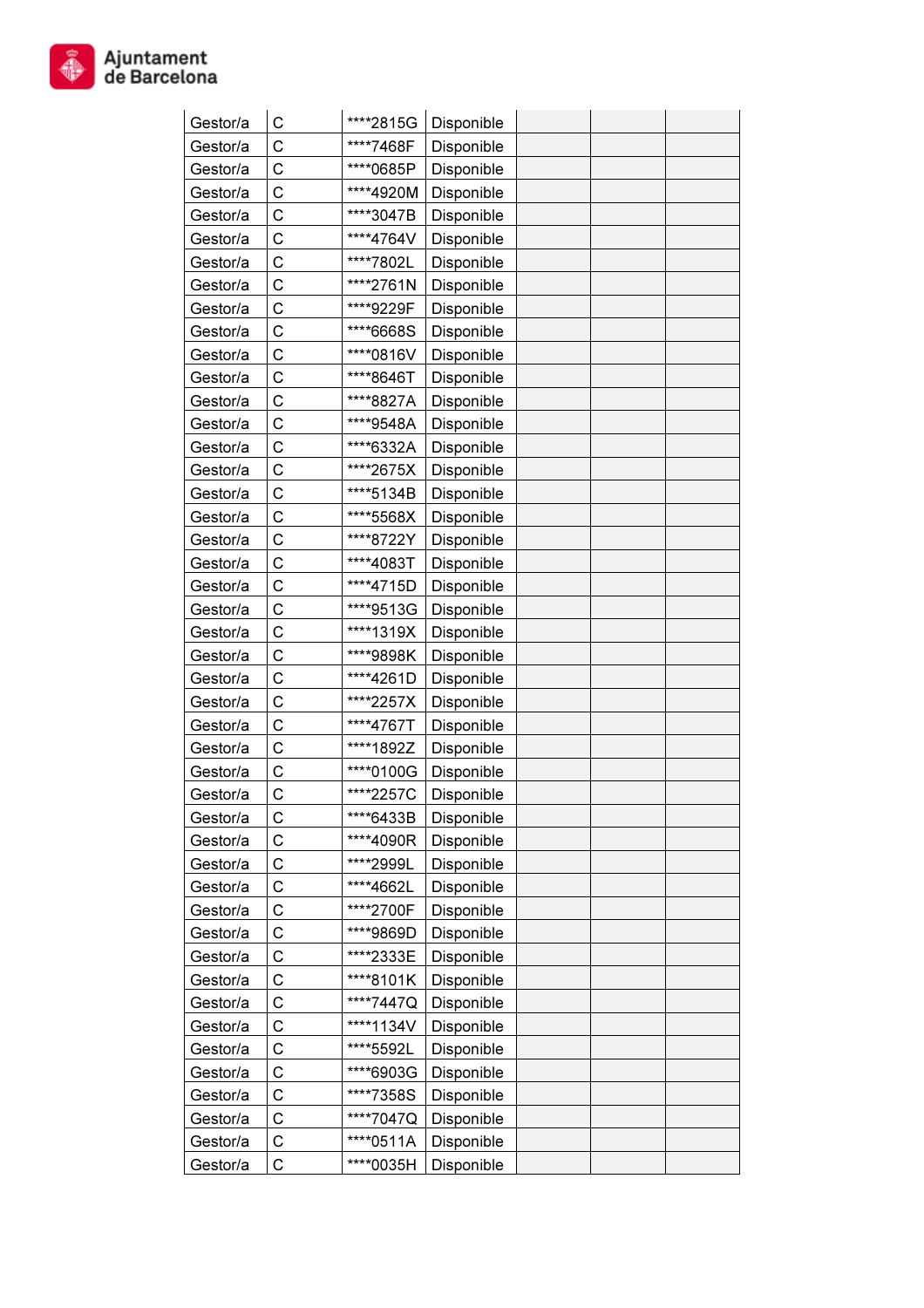

| Gestor/a | С            | ****4743Y | Disponible |  |  |
|----------|--------------|-----------|------------|--|--|
| Gestor/a | C            | ****2957V | Disponible |  |  |
| Gestor/a | C            | ****0624S | Disponible |  |  |
| Gestor/a | C            | ****6077V | Disponible |  |  |
| Gestor/a | C            | ****6164W | Disponible |  |  |
| Gestor/a | C            | ****2420R | Disponible |  |  |
| Gestor/a | C            | ****9673H | Disponible |  |  |
| Gestor/a | C            | ****1004N | Disponible |  |  |
| Gestor/a | C            | ****7178Q | Disponible |  |  |
| Gestor/a | C            | ****3857V | Disponible |  |  |
| Gestor/a | C            | ****6450W | Disponible |  |  |
| Gestor/a | C            | ****2354V | Disponible |  |  |
| Gestor/a | C            | ****0875K | Disponible |  |  |
| Gestor/a | C            | ****4474T | Disponible |  |  |
| Gestor/a | C            | ****5434E | Disponible |  |  |
| Gestor/a | C            | ****5375Y | Disponible |  |  |
| Gestor/a | C            | ****5981Q | Disponible |  |  |
| Gestor/a | C            | ****8315A | Disponible |  |  |
| Gestor/a | C            | ****8690P | Disponible |  |  |
| Gestor/a | С            | ****8914R | Disponible |  |  |
| Gestor/a | C            | ****7829Q | Disponible |  |  |
| Gestor/a | C            | ****6712G | Disponible |  |  |
| Gestor/a | C            | ****1544M | Disponible |  |  |
| Gestor/a | С            | ****8136G | Disponible |  |  |
| Gestor/a | С            | ****1198E | Disponible |  |  |
| Gestor/a | C            | ****2783C | Disponible |  |  |
| Gestor/a | C            | ****9005R | Disponible |  |  |
| Gestor/a | C            | ****5460Q | Disponible |  |  |
| Gestor/a | С            | ****1926L | Disponible |  |  |
| Gestor/a | $\mathsf{C}$ | ****6253Y | Disponible |  |  |
| Gestor/a | С            | ****5932W | Disponible |  |  |
| Gestor/a | С            | ****7641E | Disponible |  |  |
| Gestor/a | C            | ****2275W | Disponible |  |  |
| Gestor/a | C            | ****8076R | Disponible |  |  |
| Gestor/a | C            | ****2028Q | Disponible |  |  |
| Gestor/a | C            | ****7027S | Disponible |  |  |
| Gestor/a | C            | ****2233G | Disponible |  |  |
| Gestor/a | C            | ****9580M | Disponible |  |  |
| Gestor/a | C            | ****8504S | Disponible |  |  |
| Gestor/a | C            | ****7842D | Disponible |  |  |
| Gestor/a | C            | ****7266G | Disponible |  |  |
| Gestor/a | C            | ****5220F | Disponible |  |  |
| Gestor/a | C            | ****6388L | Disponible |  |  |
| Gestor/a | C            | ****8707E | Disponible |  |  |
| Gestor/a | C            | ****2660R | Disponible |  |  |
| Gestor/a | C            | ****6968F | Disponible |  |  |
|          |              |           |            |  |  |